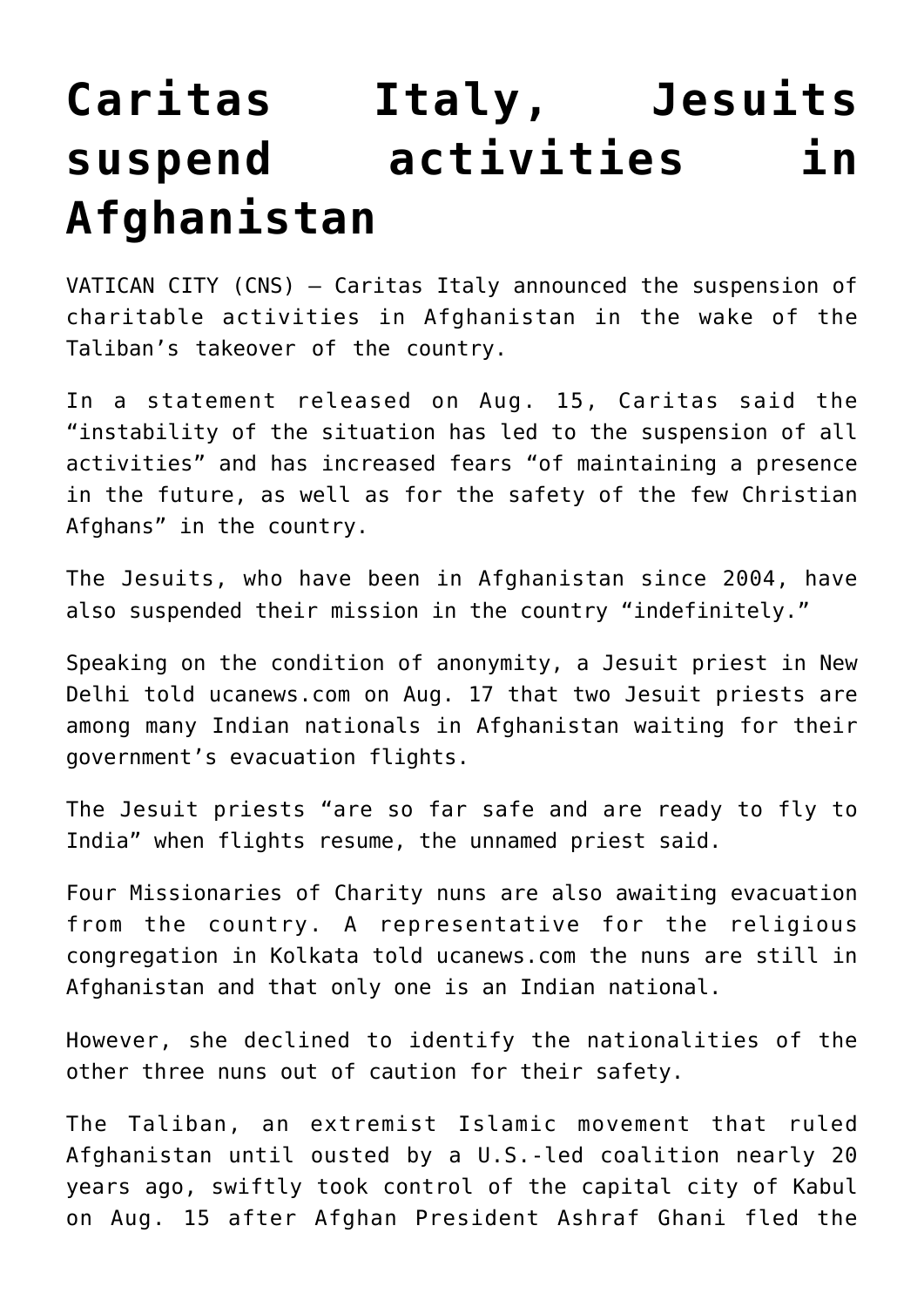country.

The U.S. invaded Afghanistan in late 2001 in a bid to dismantle al-Qaida and force the Taliban from power. More than 2,300 U.S. soldiers have died in the 20-year conflict, the longest war in U.S. history, and thousands of Afghan civilians were killed and displaced as a result of the conflict, according to the U.N. Mission in Afghanistan.

Caritas Italy, which has been present in the country since 1990, said that it ran several programs in Afghanistan that provided "emergency aid, rehabilitation and development."

It also oversaw "the construction of four schools" in the central Ghor Province, as well as building 100 shelters for 483 refugee families in the Panjshir Valley, located 93 miles north of Kabul.

Prior to the Taliban's takeover, the Catholic charitable organization was focused mainly on helping "vulnerable minors."

However, the withdrawal of U.S. forces has left the country "in a tragic abyss" after 20 years "with incalculable human costs and billions of euros in expenditures," it said.

"As always, it will be the weakest who pay the highest price," Caritas said. "Already tens of thousands of people are fleeing from the combat zones while the Taliban are now in the capital, Kabul. Along with embassy personnel, even the very few priests, religious men and women who are in Kabul are preparing for their forced return."

Nevertheless, despite the challenges, Caritas said its office in Pakistan will oversee the arrival of "a growing number of refugees fleeing the war zone," which will increase pressure in surrounding countries.

Furthermore, Caritas said, Western countries will face "an